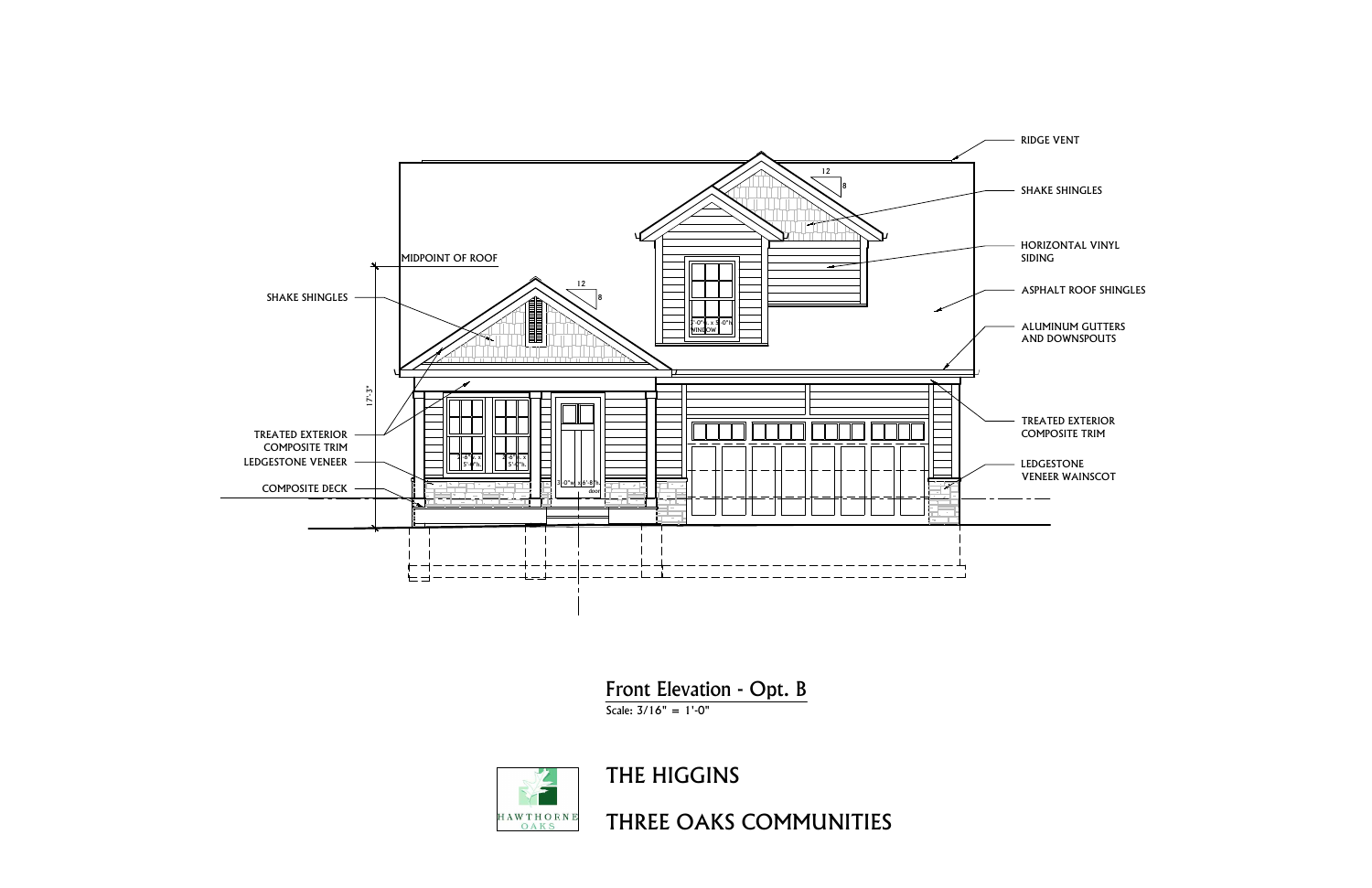



| <b>ASPHALT ROOF SHINGLE</b><br><b>TREATED EXTERIOR</b><br><b>COMPOSITE TRIM</b> |
|---------------------------------------------------------------------------------|
| HORIZONTAL VINYL<br>SIDING                                                      |
| LEDGESTONE<br><b>VENEER WAINSCOT</b>                                            |
| <b>COMPOSITE DECK</b>                                                           |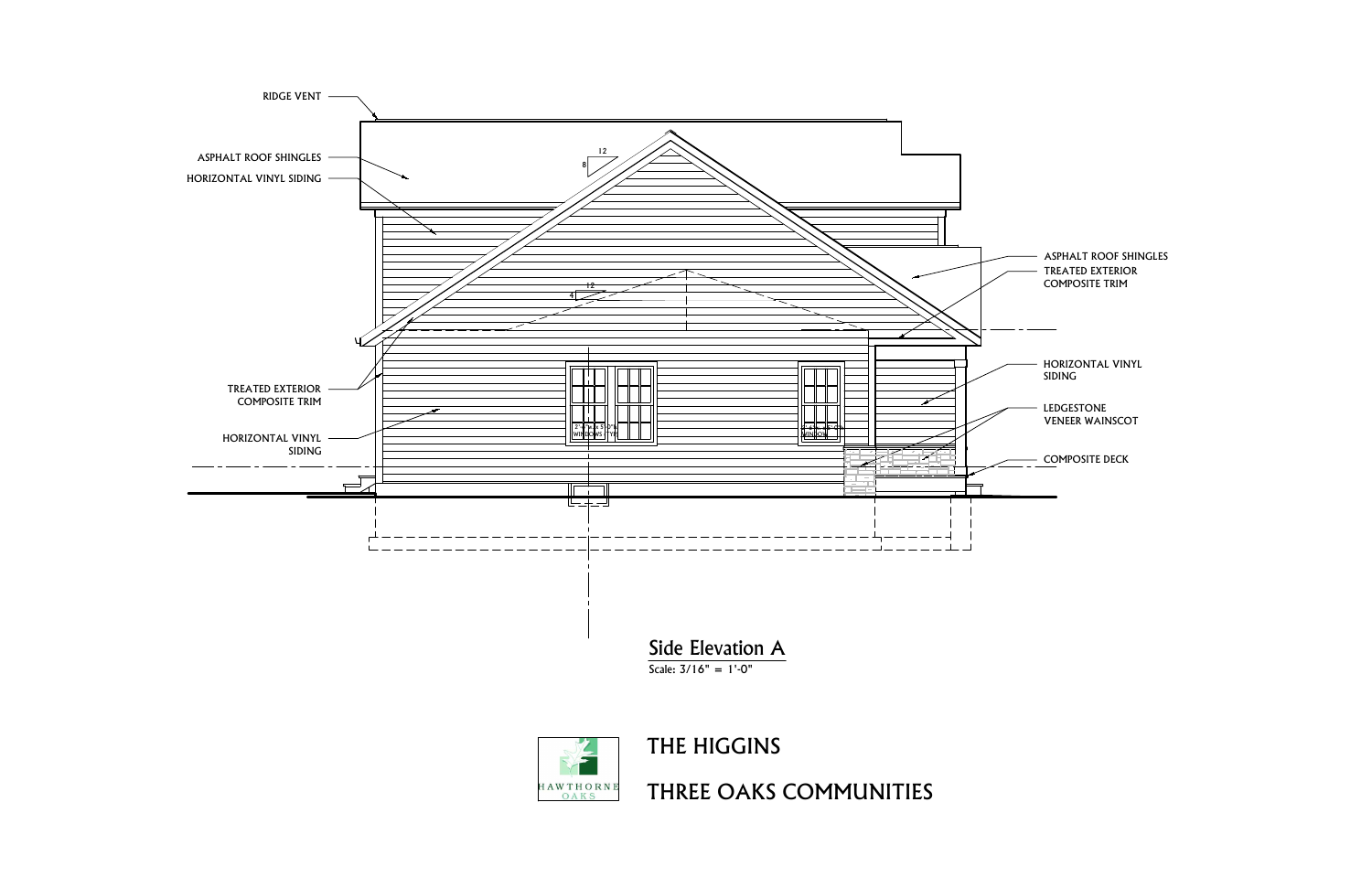

Side Elevation B